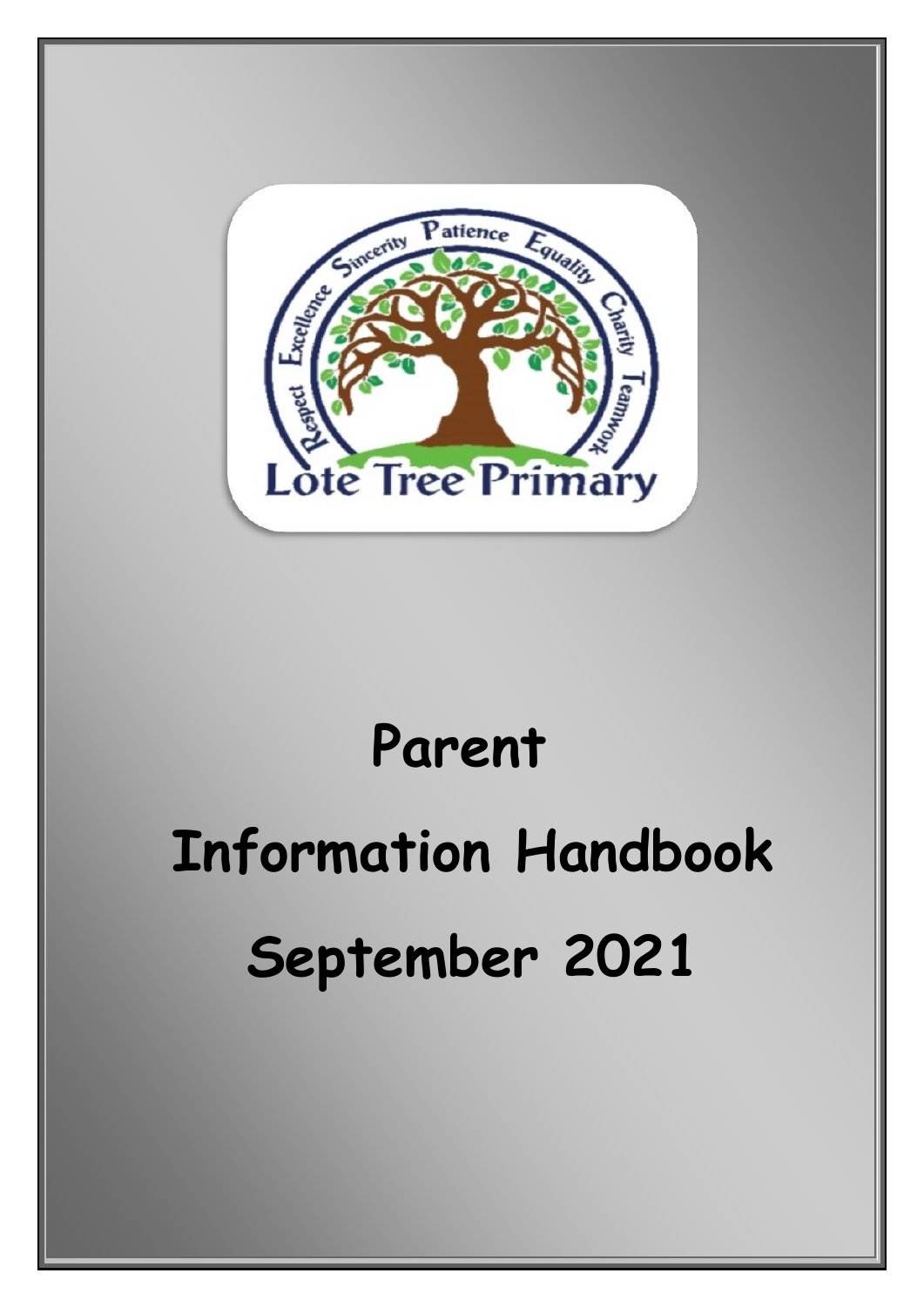#### **Arriving at School and Registration**



Schools doors open at **8.30am**. Pupils times are staggered, please see

Your child will not be let into school before 8.35 a.m unless a prior arrangement has been made due to exceptional circumstances.

Every morning begins with **Qiraat** and pupils are able to begin their morning with peaceful recitation. We have set assembly themes every week. Pupils do activities and build on knowledge of how to become better citizens through awareness and focussed activities. Pupils gain much from this valuable time and we would encourage you to ask your child about what they have done every day.

#### **Lateness**

We would like to encourage Parents/Guardians to bring their children in on time. Pupils who arrive late, miss out on registration, assemblies and citizenship learning; which are an important part of the daily routine.



Pupils who arrive after 9.30 am will receive an absent mark and this will be reflected in their school report.

#### **Absences and Holidays**

Attendance is a vital part of your child's education.

We count each day as two sessions – morning and afternoon. Your child has to attend 10 full sessions (five days, morning and afternoon) each week to achieve 100% attendance for that week.

If your child has a half-day absence, they would have a 90% attendance for that week. If they had a whole day off school, their attendance would be 80% and so on. If your child is absent for the whole week, they would be given 0% attendance.

We analyse your attendance on a weekly basis.

We then calculate your child's average percentage attendance half termly.

If your child is ill/absent from school we request that you phone and leave a message stating their name, year and reason for absence before 9.30 am. We also require a written note when they return. Pupils who are absent for more than three days, will require notification from a GP.

Pupils who are feeling under the weather must be encouraged to come into school, we can administer paracetamol at school (fill in an administering of non-prescription medication form)

We request that parents/Carers make all appointments (doctor, dentist, optician) after school hours.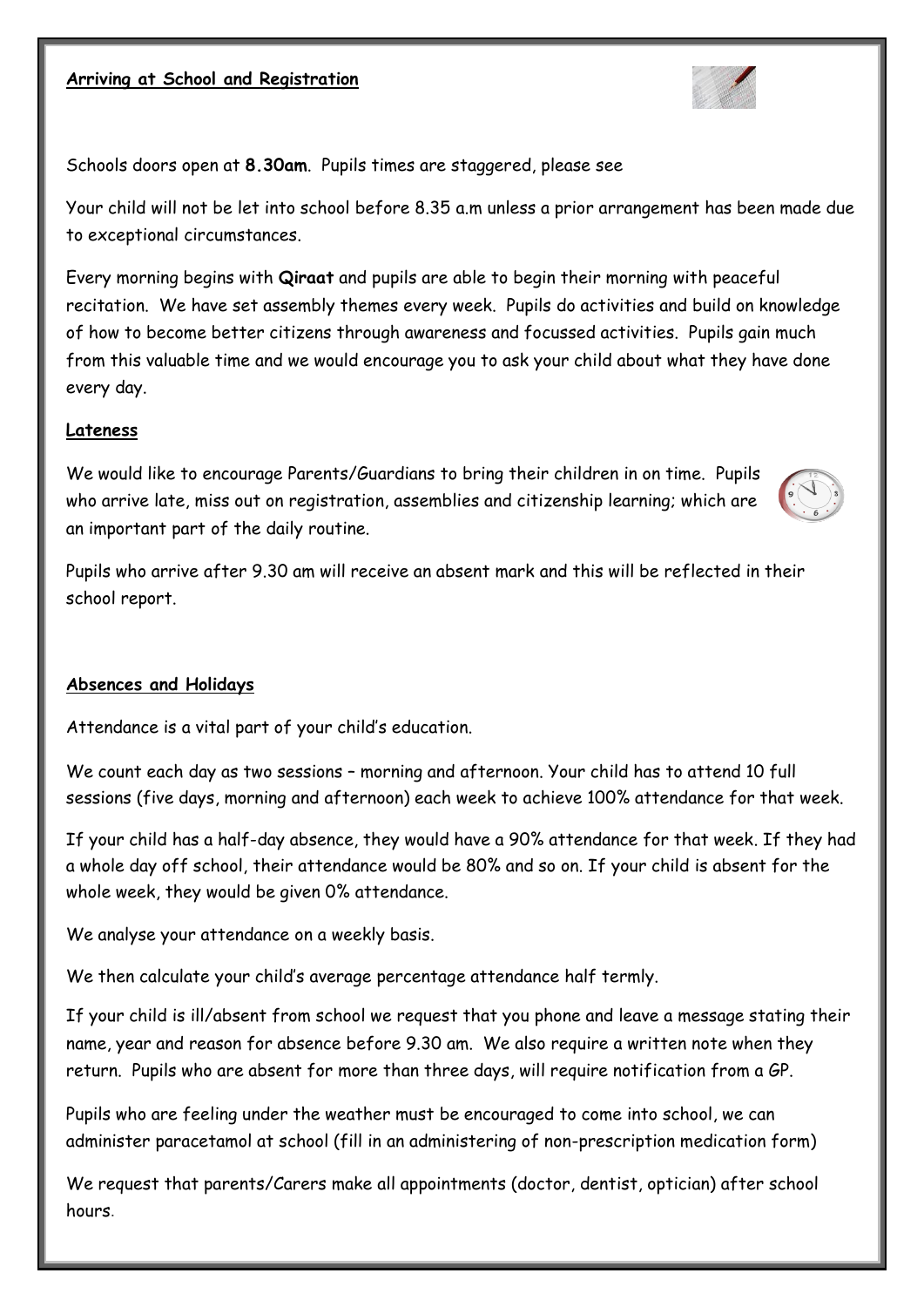We request that you do not plan family holidays during term time as the **Head will not give authorisation**, unless there are extenuating circumstances. These will be judged on a case by case basis.

Please refer to the 'Attendance Policy' online or obtain a copy from the school office

#### **Attendance and Punctuality Awards**

Pupils who have had 100% punctuality and attendance will be rewarded half termly with a certificate and their name mentioned on the newsletter.

We will be continuing our acknowledgment of punctuality and attendance as usual in the end of year Annual Awards Assembly with trophies and medals.

#### **Uniform**

Pupils must wear the school uniform. It enables them to feel that they are part of the school community, it looks smart and is a compulsory requirement.

A full breakdown of the uniform has been included with this pack, in order that you know exactly what is required.

If for some unforeseen reason your child will not be in uniform for a particular day, it is vital that you inform us either in person, by phone or in writing.

Admin staff will contact Parents/ Guardians whose child has not been in uniform for three consecutive days.

If you are having trouble or any issues with uniform please do not hesitate to contact us, we are here to support you.

As many of the classes are now vinyl flooring, we are advising all parents to purchase inexpensive pumps (which are clearly named) in a pump bag, for pupils to wear indoors. These also form an important basis for our 'fire evacuation procedure'.

#### **PE Kit**

Pupils in reception will need to purchase the PE uniform. Details are clearly outlined on the uniform sheet provided. Your child will need to bring in their PE kit, labelled in their Lote Tree gym bag.

#### **Labelling uniform and Lost Property**

Every year we have boxes of lost property. We are well aware that parents/guardians spend lots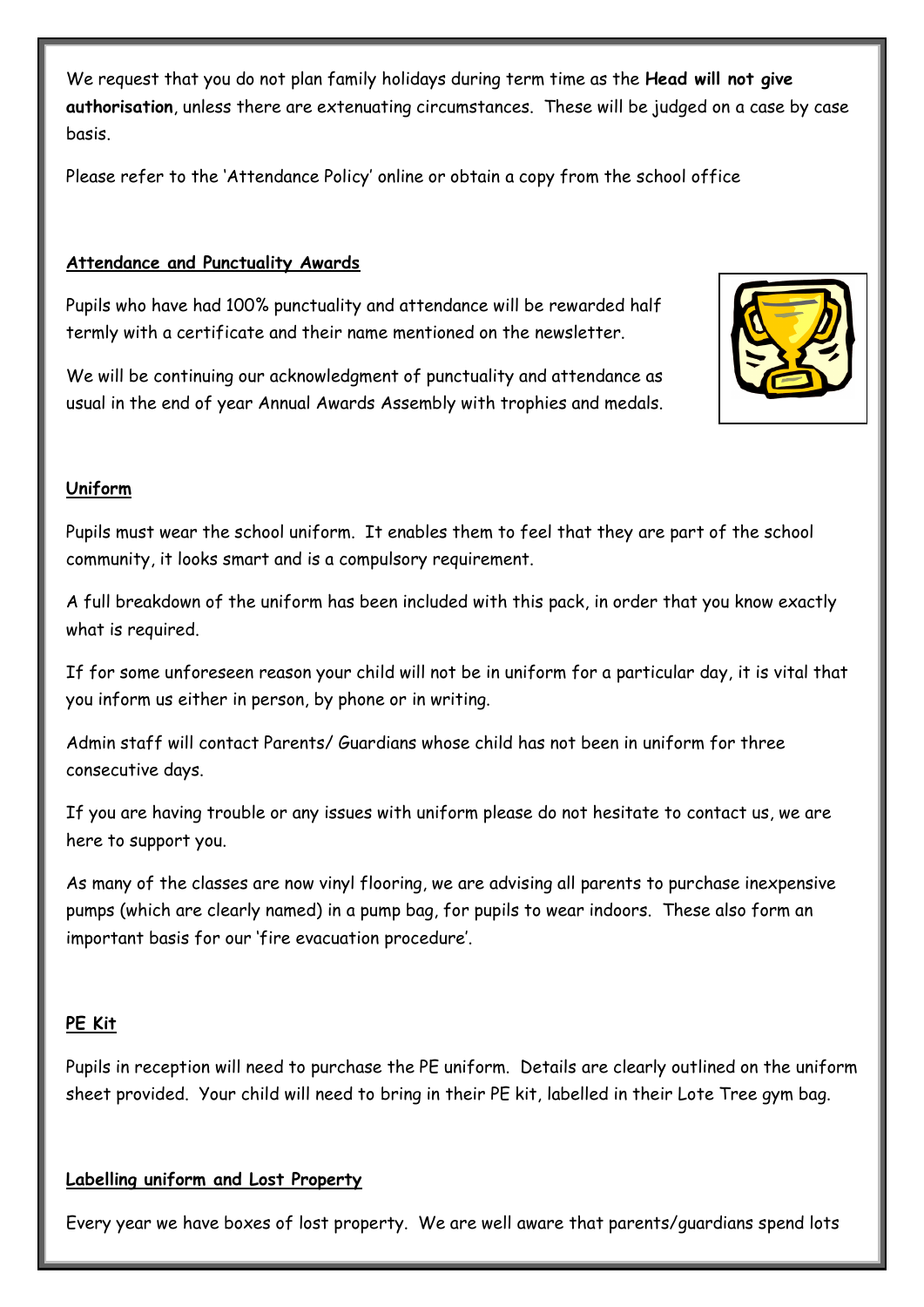of money investing in uniforms, PE kits and coats. We are appealing for uniforms to be labelled with your child's name.

Fabric pens are readily available from all supermarkets. Marking initials or their full name on clothing tags is a great timesaver to all those concerned.

As you can appreciate teachers cannot tell whose uniform it is, unless it has some form of identification on it.

If your child has lost any unlabelled clothing then there will be an opportunity to look through lost property on the last Friday of every half term.

#### **Homework diaries and Reading Records**

All pupils have a home – school log which must be brought into school **every day**. The home – school log must be **checked and signed** by **your selves** on a **weekly basis**.

Teachers also check diaries regularly, so feel free to put down any queries you have regarding the homework. Alternatively if you have any concerns regarding your child's homework, contact Admin and they will make arrangements for a member of staff to call you back.

Pupils have been given a reading book and a record book. We encourage Parents/Carers to listen to their child read on a regular basis as it is a vital in raising standards in literacy.

Children do not just have to log their school readers, we are currently encouraging them to log any reading that they are doing at home, as this enables them to monitor the various types of literature that they are covering as well as giving them a sense of achievement.

For pupils who lose their diaries or reading records, there will be a charge of £1 to replace it.

#### **Homework**

As an independent school we have high expectations of our pupils. As a result we do have more homework than other schools. This is not to put undue pressure or stress on either parents or pupils, it is simply to consolidate and strengthen the work done at school, as well as allowing pupils to progress further.

Pupils will receive homework on a weekly basis. Some of this work will require your child to be independent whilst others will tasks will need you to assist your child.

Included in this pack is a handy 'reminders poster' which we encourage you to put up as it highlights the days your child will need to bring in homework, spellings or their PE kit.



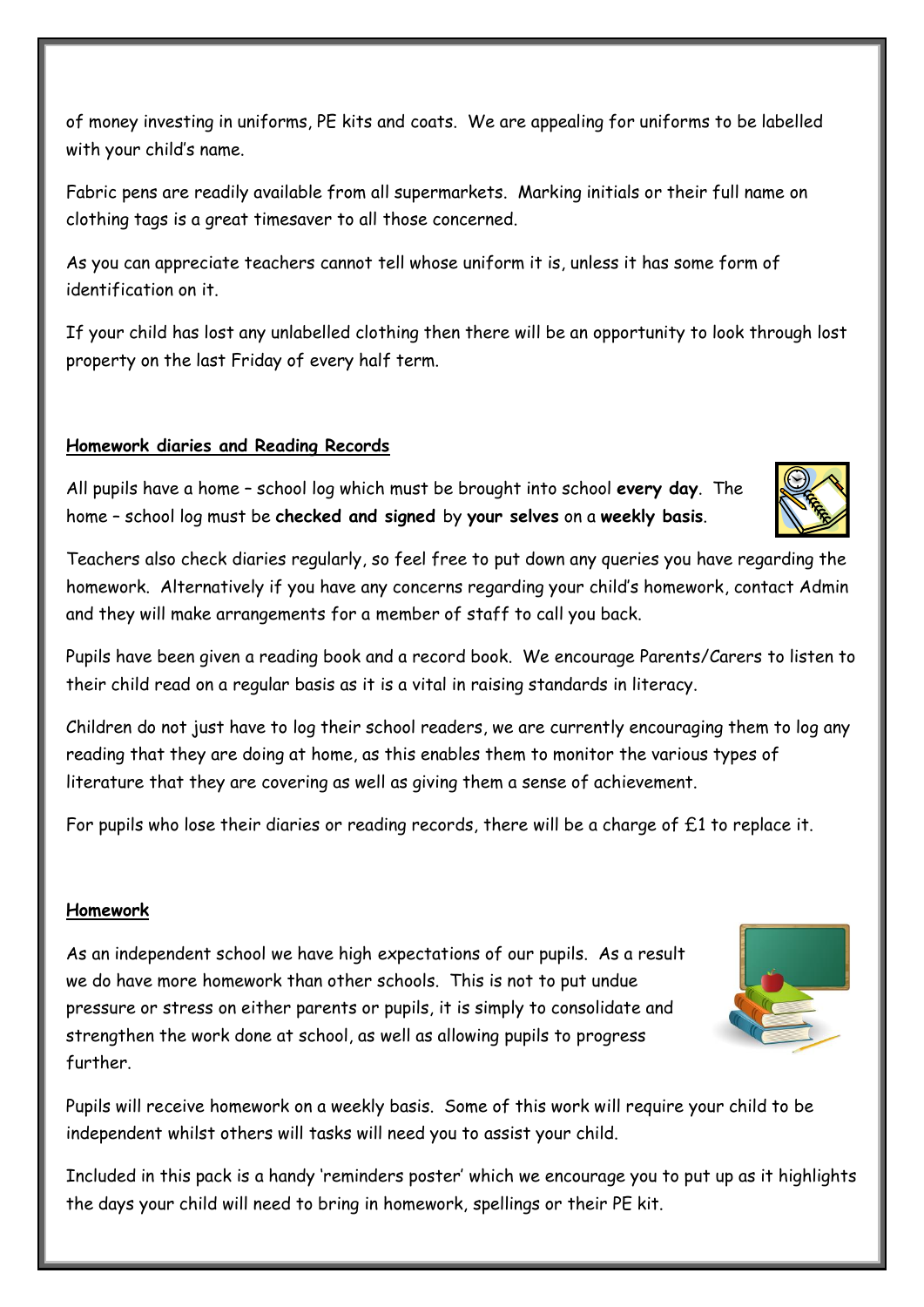#### **Spellings and Vocabulary**

Pupils will get weekly spellings to learn. These words are taken from the high frequency list that all pupils are expected to know or be working towards learning by the end of the Reception year.

#### **My Maths**

At Lote Tree Primary, we are passionate about making maths fun. Each child will be given a 'my maths' login. Your child can practice number skills and play fun interactive games.

#### **Medication and Inhalers**

If your child requires long term medication, please make an appointment with one of our trained first aiders to discuss their condition in detail and to fill in a 'health care plan'.

If your child suffers from asthma, then we require an inhaler to be kept at school at all times. We request that you contact your GP and explain that a spare inhaler is needed. We will contact you, informing you of the expiry date and will need you to make an appointment with SLT to fill in a 'Health Care Plan'.

If your child requires medication on a short term basis, we would need you to fill in the medication form in order to administer these.

We would request that any changes to your child's health and wellbeing should be reported to the school immediately.

A copy of the 'Policy for supporting pupils with medical conditions' and 'Administering of Medication Policy' can be accessed online and from the school office

#### **Safe Guarding**

At Lote Tree Primary Child protection comes above and beyond everything else. We liase with our Local Safeguarding Board and would require any parents who have or are currently dealing with social services as well as those on a EHAC to speak to the SLT regarding this. All child protection issues are treated with the utmost confidentiality.

Pupils are made aware of safeguarding throughout their time at Lote Tree. This is through various lessons and awareness weeks, that aim to equip pupils with an age appropriate understanding of risks and how to deal with concerns about their safety and well being.

A copy of our 'Safeguarding Policy' is available on the school website and in the school office.



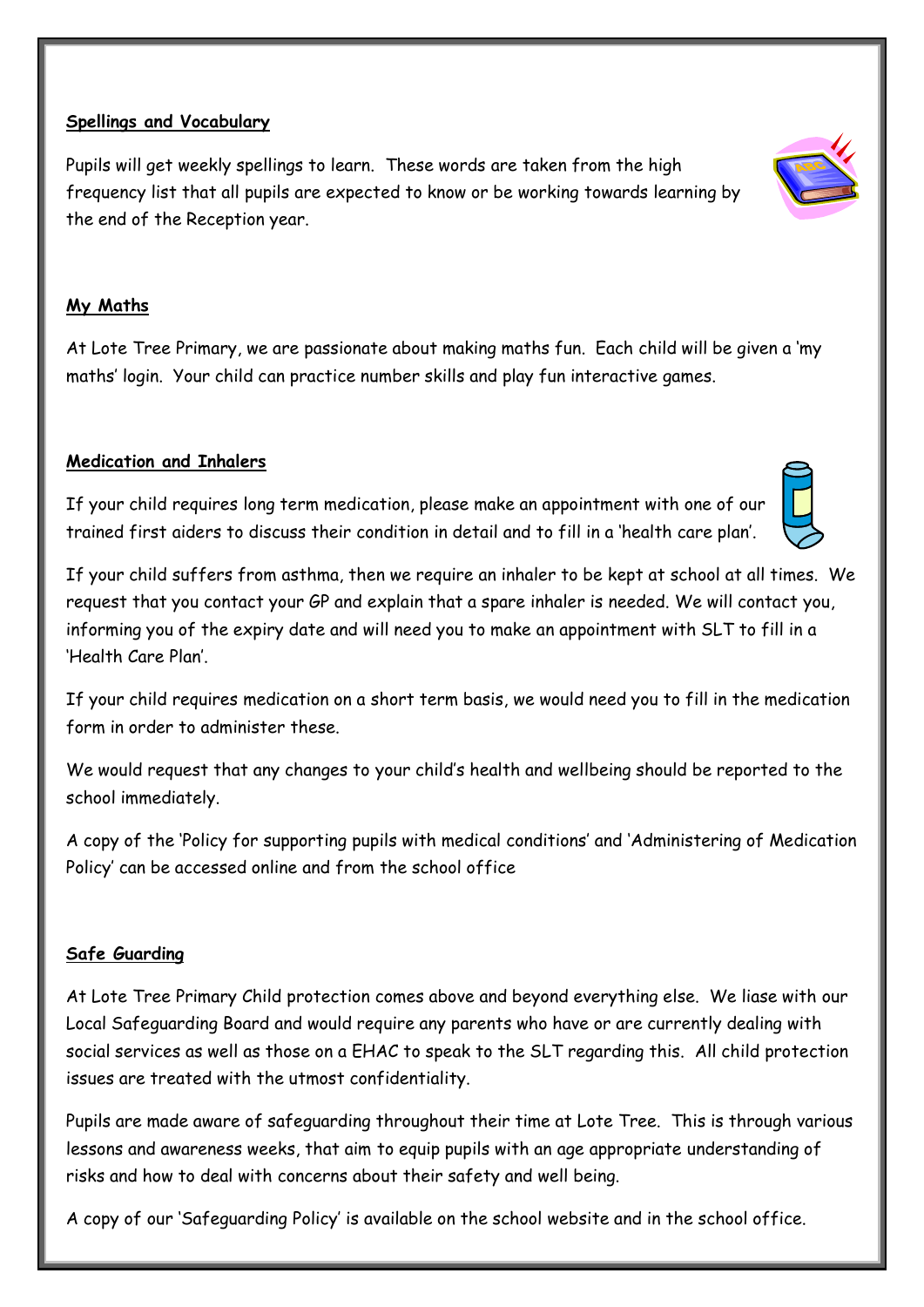

### **Safeguarding Information for Parents and Guardians**

**Designated Safeguarding Lead – Mariam Ashique**

**Deputy Designated Safeguarding Lead – Zubeda Khan**

**Deputy Designated Safeguarding Lead EYFS – Tasneem Choudhury**

**Deputy Designated Safeguarding Lead Nursery – Qualsoom Minhas**

#### **Safeguarding Govenor – Mohammed Azeem**

The safety and well-being of your child is of utmost importance to our school. We recognise that all staff and Governors have a full and active part to play in protecting our pupils from harm and that the child's welfare must be our paramount concern. Our Safeguarding officers have undertaken appropriate training for the role as recommended by the Local Authority within the past two years. Additionally we carry out extensive training within school and require staff to complete Level 2 as part of annual training.

Our school should provide a safe, caring, positive and stimulating environment that promotes the learning and care of all, alongside the spiritual, social, physical, emotional and moral development of the individual child

- Safeguarding is everybody's responsibility and everyone should know who to contact if they are concerned about a child or young person
- All staff need to be trained to identify and report possible cases of abuse Procedures:
- All safeguarding issues concerning individuals will be dealt in a confidential manner and information will only be disclosed on a 'need to know' basis. Written information will be stored securely to maintain confidentiality
- If staff have any concerns they will notify parents/carers at the earliest opportunity
- This information will be shared with one of the safeguarding officers
- If the safeguarding officers believe it necessary to take the matter further they will contact relevant authorities to investigate. The safeguarding officer will inform parents/carers before contacting relevant authorities, unless the safeguarding officer believes this could put a child at further risk
- If we feel that your child is in immediate danger or at risk we have an obligation to contact social services/police
- If you are concerned about a child, young person or a member of staff, please ask to speak to a member of the School's Safeguarding Team
- NSPCC on 0808 8005000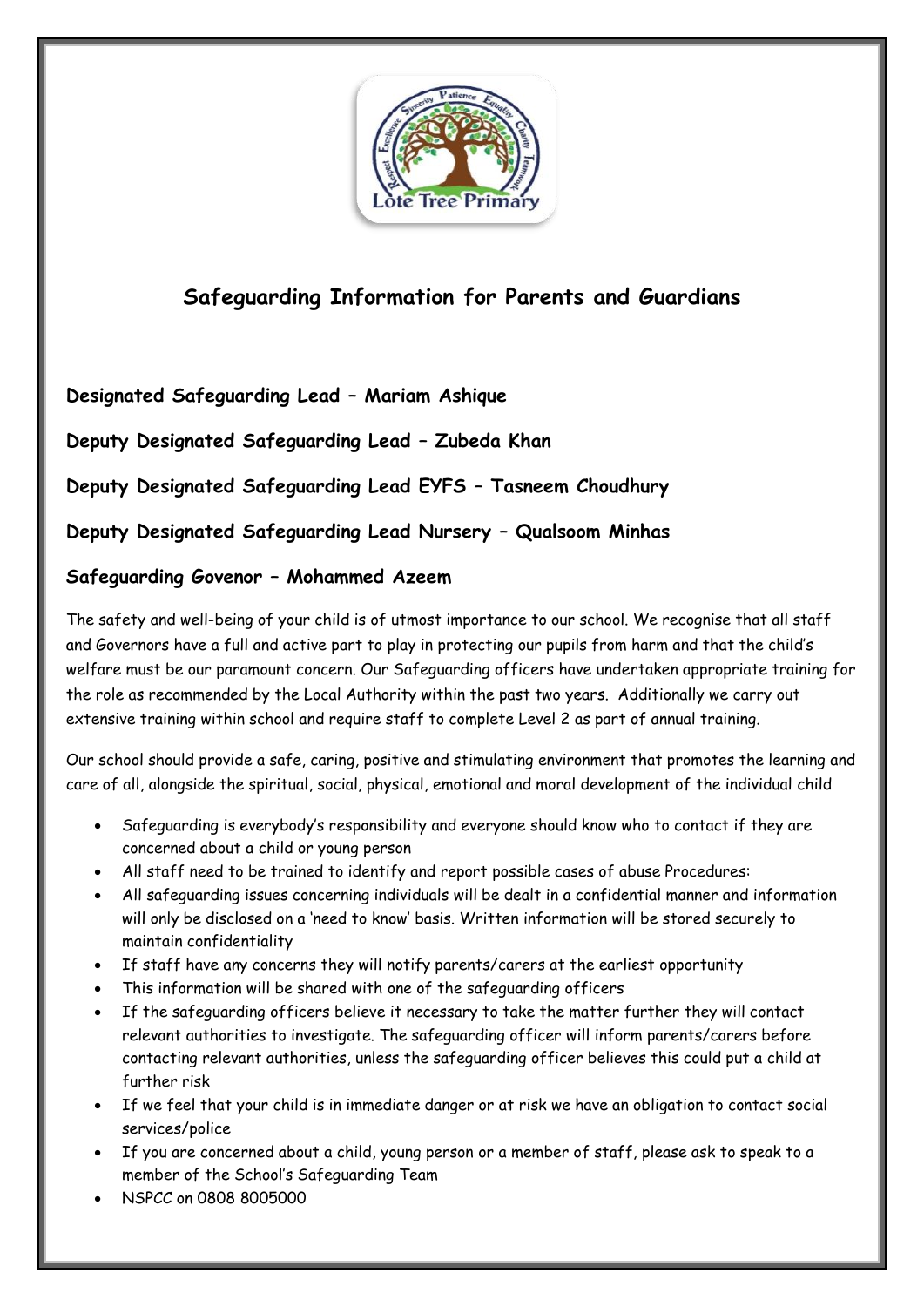#### **Accidents in School.**

Keeping your child safe is our priority in school. However there are times where children can fall or trip in the playground or may be involved in an accident that was unforeseen despite all safeguarding and health and safety measures. At Lote Tree Primary we keep a log if your child has suffered from an injury. In the event that the fall involves a bump to the head, we will advise you at home time and give you a copy of the accident form

#### **Concerns Regarding Your Child**

Your child is our priority. If you or your child has any concerns, small or large please do not hesitate to contact us. You can speak to your child's tutor, or alternatively for matters that you feel are more serious contact one of the Senior Team who will be more than happy to deal with your issues or concerns. Our Safeguarding policy outlines procedures for reporting concerns or complaints against staff or the Head teacher. Please refer to the 'Whistle blowing' section and/or complaints procedure.

#### **Dinner times**

Pupils must bring in a packed lunch and a drink for dinner. Staff make every effort to try and ensure pupils are eating their lunch. If you have concerns regarding your child please communicate this to us either in person or through the homework diaries.



Unfortunately the school cannot allow the pupils to heat their food up as this carries many safety issues. If you wish your child to have hot food you can bring this in, providing it is before 12.20pm.

Can we also request that pupils are bringing in healthy dinners. We are encouraging foods which are nutritious and low in saturated fats.

#### **Drinks**

For the first term all pupils will have free milk provided. If your child has any allergies to dairy products then please let us know in the medical forms.

Pupils who wish to bring in an additional drink can do so, but can we encourage water as this is a vital element of a healthy diet.

#### **Outdoor clothing and Footwear**

At dinner and break times, pupils go outside to play. Whilst we fully understand many pupils come to school in cars, it is necessary that all pupils have a warm coat and

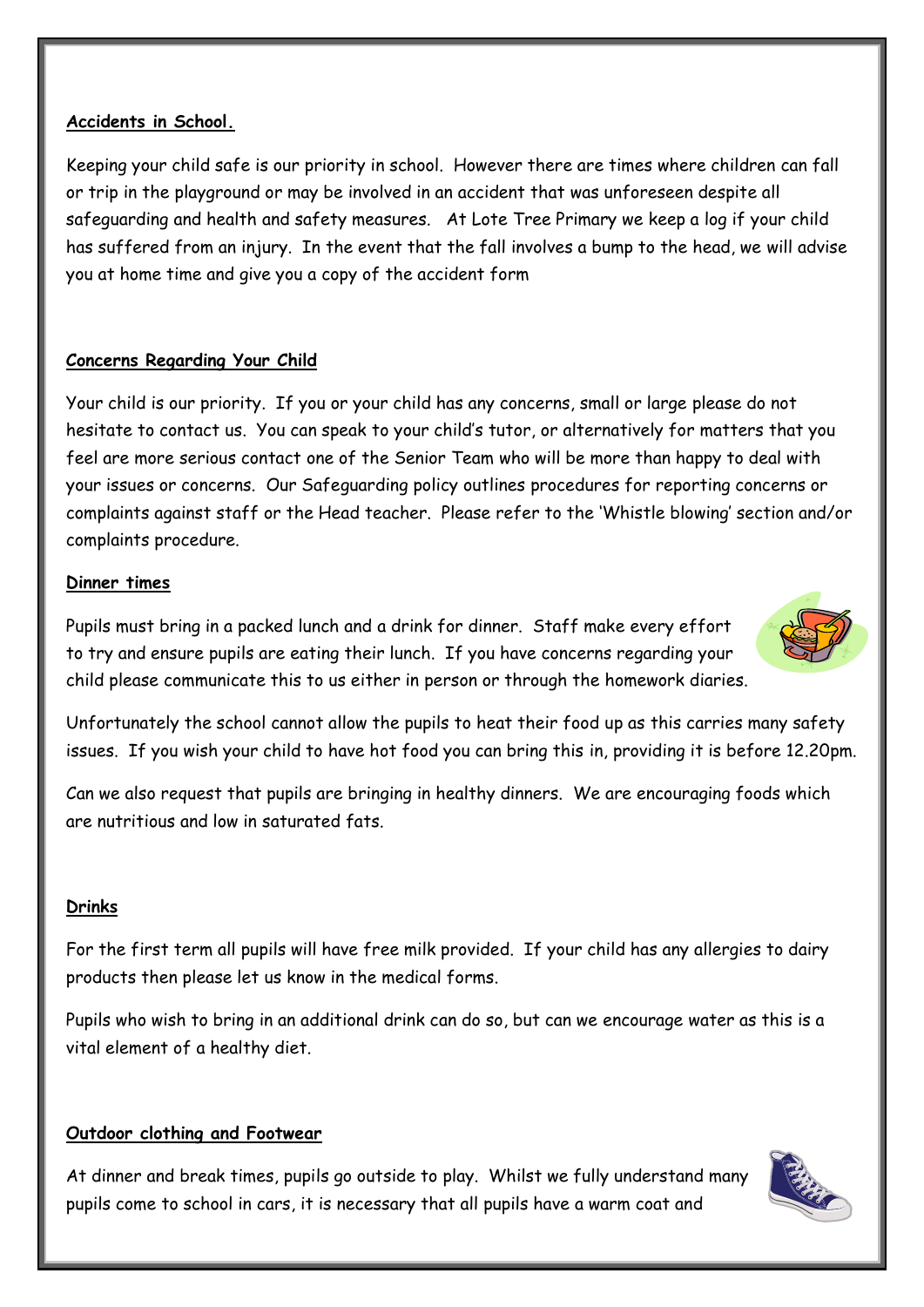appropriate footwear particularly at this time of year.

During the cold weather we cannot allow pupils outside unless they are appropriately dressed.

#### **Mobile Phones**

Pupils are **not allowed** to carry mobile phones to school. The school cannot accept any responsibility for lost or stolen phones.



Under certain conditions if you feel a mobile is absolutely necessary, you must come and speak to a senior member of staff explaining your position regarding these circumstances. We will then make appropriate provisions depending upon the situation.

#### **E-safety**

At Lote Tree Primary we take e-safety very seriously. We educate our staff, parents and pupils about how to stay safe online. We will be allowing your children to access technology and will equip them with some super tools to stay safe. Our pupils and parents must read the 'E-Safety Policy' and sign our **'Acceptable Use Policy'** and we require parents to be active partners in regard to safety online.

We will require parents and pupils to fill in the 'Family Agreement' and for parents to attend workshops and awareness days.

#### **Toys and games**

Reception pupils **are allowed** to bring in their small toys as part of the EYFS regulations. However we **do not recommend** that the toys are **valuable or expensive**, as we **do not take responsibility** for these.

We also **do not** allow electrical games, games consoles, smart watches, etc in school.

#### **Equipment and Stationary**

As a school we provide pupils with all of the equipment they need. However we recommend that pupils in upper primary bring in their own stationary.

This does not have to consist of anything expensive, namely a pencil, pen, sharpener, rubber, ruler and some coloured crayons.



Pupils who wish to bring in calculators must label their equipment clearly. This will ensure that it can be returned to them should it get lost or misplaced.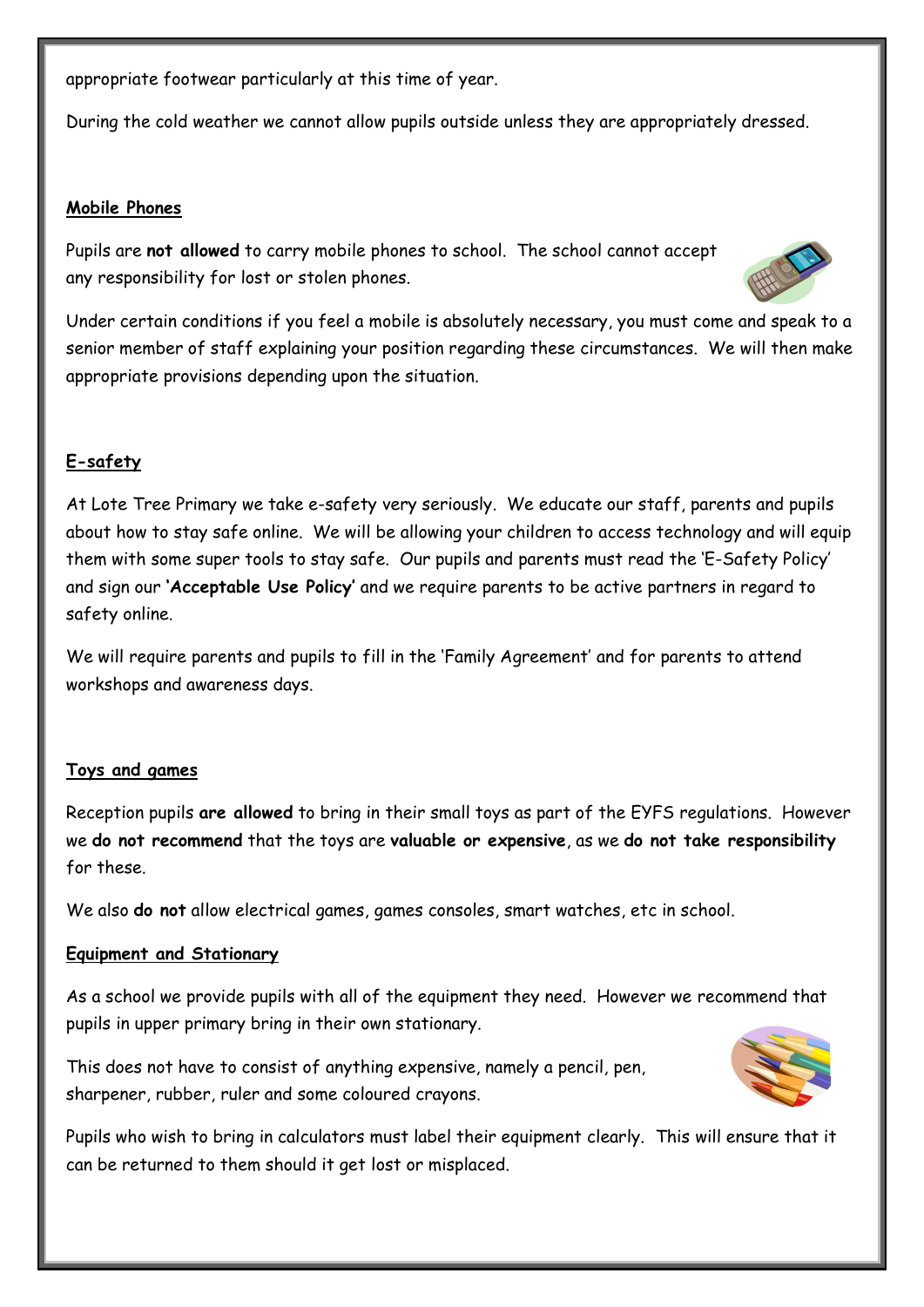We cannot take responsibility for expensive stationery items and would recommend that you do not send in such to school

#### **Lost or Damaged Equipment**

As we encourage the highest level of respect and care at all times, pupils must take care of equipment, resources and possessions. Parents/Guardians will be contacted if any equipment or possessions have been damaged purposely.

#### **Reading Books and Text Books**

Pupils will bring home books on a regular basis. We request that pupils take care of these books and make sure they bring them in daily.

If books become lost or damaged please let us know either by phone or via the homework diaries.

#### **Contacting Your Child Teacher**

If you wish to speak your child's teacher in person regarding any issues or alternatively regarding their work then please contact the office staff stating briefly the nature of your enquiry. They will then pass the message onto the teacher.

We endeavour to respond as soon as possible. You will then receive a call advising you of a suitable time and date.

#### **Reports and Parents Evenings**

The school holds two official Parents Evenings each year. The first takes place during the autumn term. The second is at the end of the academic year

These are a vital part of your child's education as they inform parents/carers of the progress the your child is making and also targets that the child must meet in order to fulfil their potential and achieve at the level that they are capable of.

However the school will hold additional meetings, depending on the requirement of the individuals child's needs

#### **Parents as Partners**

We recognise the importance of parents and carers in a child's developing stages. As a primary care provider, you are your child's first educators and we greatly value any input, opinions and information you can share with us about your child's learning and progress.

To support this, we produce a 'profile book' within the classroom that records your child's learning and achievements during school. These represent both child-initiated activities and directed tasks. We also encourage you to contribute to these by making small observations at home. We provide



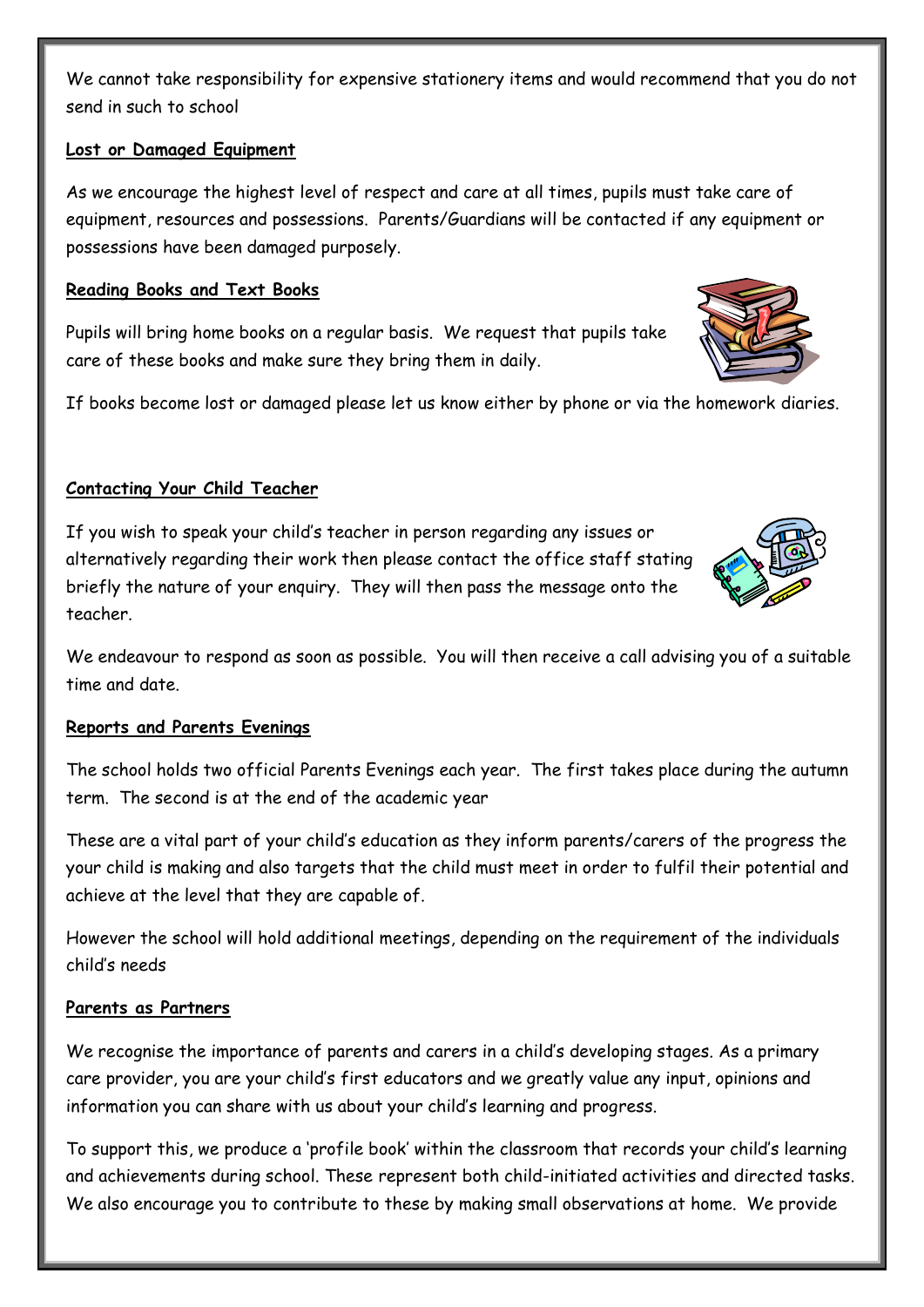many other opportunities for parents and carers to take an active part in their child's education. These include:

- Yearly parent assemblies to share our class' success and topic work
- Parent's evenings
- Sporting Events
- Regular newsletters

 Parent texts (please make sure the office have your up to date mobile phone number to receive this useful service)

 Most importantly, our family ethos is central to our school and as such, we operate an `Open-Door Policy' where parents are actively encouraged to meet with staff to discuss any concerns at the earliest opportunity. Our staff are available at the school gates during the morning and at home time. Please feel free to ask any questions. If they cannot be addressed immediately, staff will ensure the concern/message is passed on to the relevant staff member who will deal with the matter in hand.

#### **Parent Workshops and Awareness Training**

At Lote Tree Primary we are committed to providing quality education for our pupils. We recognise that partnership with parents is key to academic and social development. Every year we provide detailed and comprehensive training on a variety of subjects for our parents.

We request that you make time to attend these as they form a vital part of your child's education.

#### **Some of the training we would like you to attend includes:**

Internet Safety and Computer Games Awareness

PREVENT

Maths – curriculum awareness and how to help your child

Phonics – workshop

My Maths- Helping your child access the online maths programme.

Parent's guide to phonics- Understanding phonics and helping your child read

Understanding the Primary Curriculum

Healthy Lunchboxes

Sugar Awareness

Sats- Helping your child